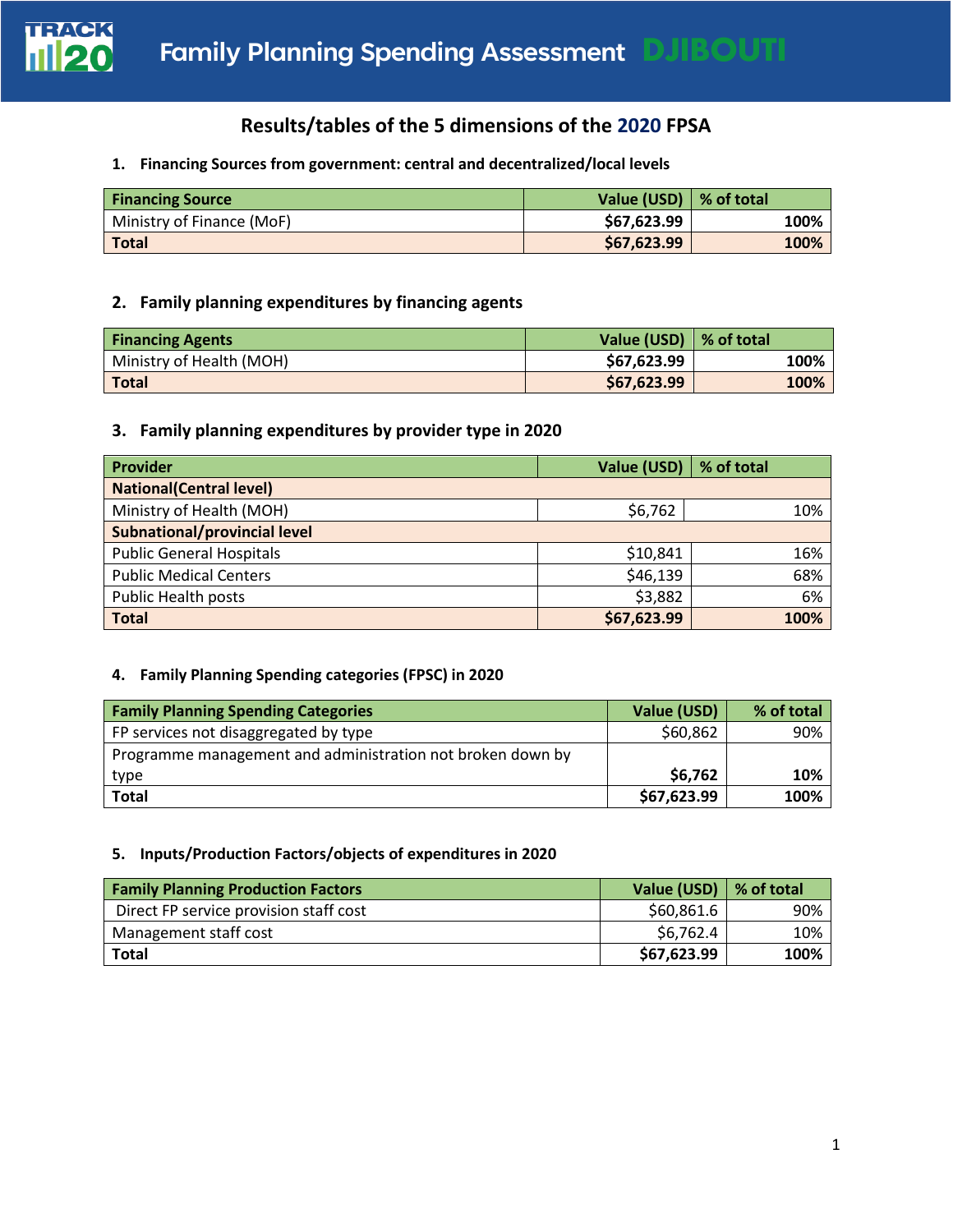

**6. Fund flows for family planning service from government**



#### **Note:**

- MoF = Ministry of Finance
- MoH = Ministry of Health
- PH: Public Hospital
- PMC: Public Medical Center
- HP: Health Post